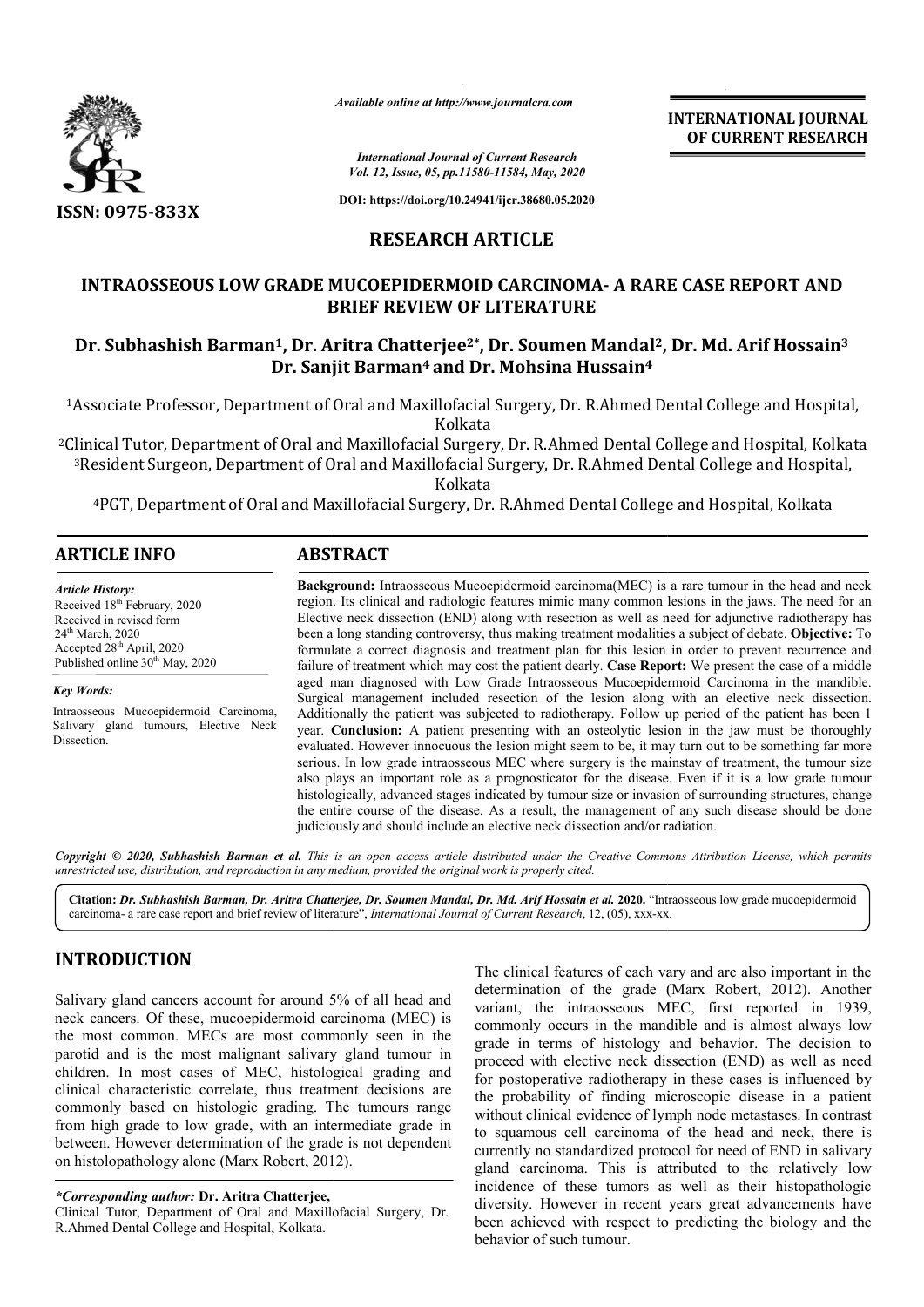For mucoepidermoid carcinoma (MEC), not only does the grade, but so also the stage influences the treatment outcome.

#### **CASE REPORT:**

In January 2019, a 43 years old male patient visited our department with the chief complaint of intermittent pain in his lower left posterior teeth region. A brief history was taken. The patient did not present any comorbidity, was a nonsmoker and a teetotaler. On extraoral physical examination, no signs of swelling or facial asymmetry were seen. On intraoral examination, there was no obvious swelling or buccal and lingual expansion (Fig 1), both on inspection and palpation. There was no dental displacement. An aspiration test was performed and it turned out negative. The patient complained of paresthesia on the left lateral half of chin which was progressing in intensity with time. CBCT of face (Fig 2) was done and it revealed a unilocular hypodense image with a thin sclerotic border in the left ramus of the mandible, commonly seen in odontogenic cysts.



**Fig 1. Intraoral exam**



**Fig 2. CBCT**

However, there was a distinct breach in the lingual cortex, more suggestive of a tumourous process. In addition, paresthesia reported by patient was difficult to ignore as a warning sign in the diagnostic work up as it was suggestive of invasion in the nerve sheath.

After a routine blood investigation, an open biopsy was performed. Histopathological examination was suggestive of low-grade intraosseous mucoepidermoid carcinoma A PET-CT was done to rule out the presence of any cervical and distant metastasis. Neck and distant metastasis was not seen in PET-CT. However, breach of mandibular lingual cortex due to the presenting disease was once again appreciated. The size of the tumour was mentioned as 4.3 cms approximately, in the greatest dimension, thus warranting a neck dissection. A surgical plan of segmental resection of mandible plus disarticulation on the left side along with an elective supra omohyoid neck dissection (SOHND) was planned for the patient considering the fact that the disease in the local area was widespread. Peroperatively a wide margin was ensured on the lingual aspect and the entire inferior alveolar nerve traced and removed along with the surgical specimen and a SOHND was performed on the ipsilateral side (Fig 3,4 and 5). The margins were checked by frozen section and were found to be clear of disease. Histopathological examination of the surgical specimen was confirmatory for low grade MEC and in addition showed perineural invasion too, thus warranting radiotherapy. The immediate and late post operative period showed uneventful healing. The patient has been on periodic follow up (Fig 6) for the last 1 year in our institution and is doing well.

#### **DISCUSSION**

Mucoepidermoid carcinoma (MEC) is the most common salivary gland malignancy and accounts for 15% of all salivary gland tumors (Harrison, 2013), whereas the intraosseous variant comprises only 2% to 3% of all MEC (DeFreitas, 2018; Bell, 2016) and occurs more frequently in the posterior region of the mandible especially the third molar and the premolar regions. It was first reported in 1939. Although the exact pathogenesis of Intraosseous MEC is unknown, there are several theories pertaining to its origin. The following may represent origins for these lesions: (a) ectopic salivary gland tissue or remnants of embryonic salivary glands trapped within the bone; (b) transformation of mucous cells found in odontogenic cysts; and (c) maxillary sinuses or submucosal and mucosal glands with intraosseous extension (Johnson, 2008). More recently, intraosseous salivary tissue has been found to be present in 0.3% of the bone specimens of all maxillary bones studied by Bouquot *et al*. (2000) providing new evidence for the origin of intraosseous salivary carcinomas. Although its origin is still a matter of debate, central MEC is now a recognized entity (Pires, 2003). Traditionally, mucoepidermoid carcinomas have been classified into three histopathological grades using the following criteria: quantity of cystic formation, degree of cellular atypia, and relative number of mucous, epidermoid, and intermediate cells. Low-grade tumors exhibit prominent cystic formation, minimal cellular atypia, and a relatively high proportion of mucosal cells. High-grade tumors consist of solid islands of squamous and intermediate cells, which may demonstrate considerable pleomorphism and mitotic activity. Mucus-producing cells may be infrequent, and sometimes, it may be difficult to distinguish the tumor from squamous cell carcinoma. However, those of intermediate grade exhibit characteristics that are located between low and high-grade tumors (Harrison, 2013). Mucoepidermoid carcinomas and the intraosseous variants are more common in middle-aged adults at the age of 40-50 years and have a slight preference for females (DeFreitas, 2018; Pequeno, 2019). They are three times more common in the mandible than in the maxilla (DeFreitas, 2018).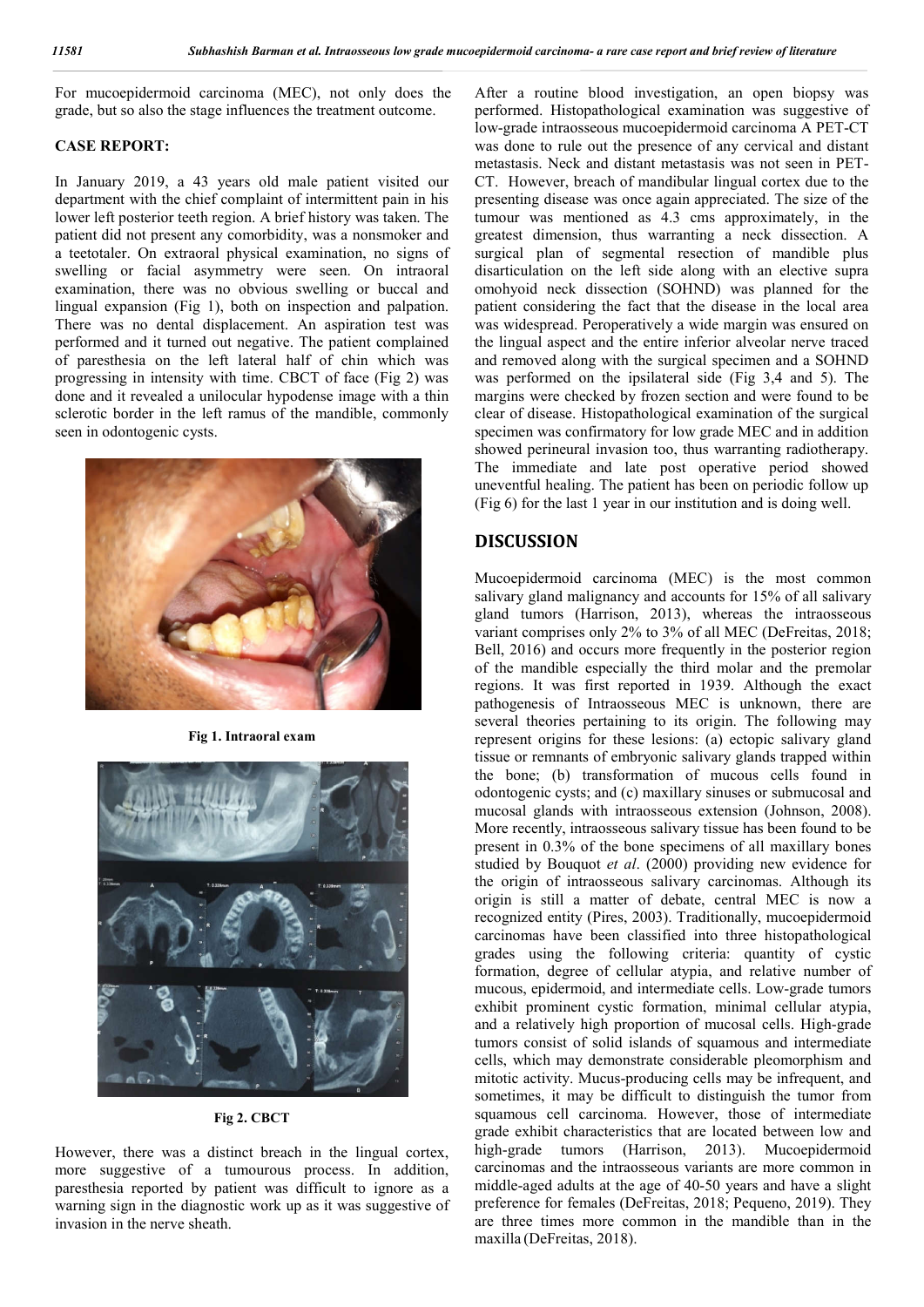

**Fig 3: Peroperative photographs**



**Fig 4: Peroperative photographs showing neck dissection being performed and the Internal Jugular vein and Spinal Accessory Nerve in the surgical bed**



**Fig 5. Surgical specimen showing the resected portion of the mandible along with the inferior alveolar nerve and the excised ipsilateral neck nodes (Level I to Level III)**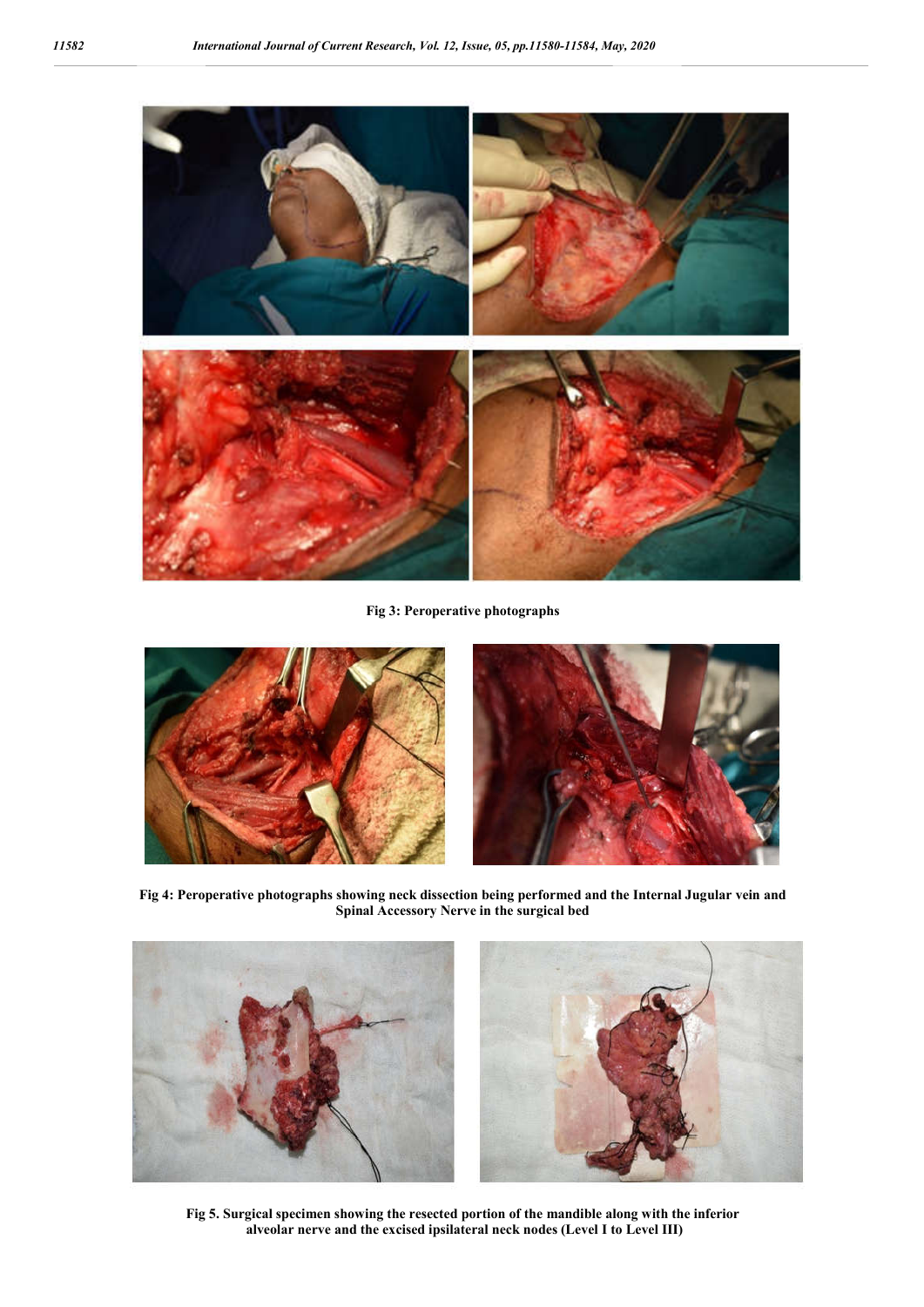

#### **Fig 6. Follow up**

They present frequently with cortical bulging, although some lesions may be discovered as an accidental finding on radiographs. Pain, trismus, and paresthesia although seen, are rare in these lesions. Metastases have been reported in 12% of the cases (DeFreitas, 2018).They occur primarily to regional lymph nodes and rarely to the ipsilateral clavicle, lung, and brain especially in long standing lesions. Imaging is important in the detection and differentiation of MEC. Radiographically, one half will present as a well circumscribed unilocular radiolucency (Marx Robert, 2012) with a sclerotic periphery, the other half will present as a multilocular radiolucency with imaging characteristics similar to those of other lesions. The diagnostic list often includes ameloblastoma, glandular odontogenic cyst, keratocystic odontogenic tumour, dentigerous cyst, central giant cell tumour (Marx Robert, 2012).

Panoramic radiography and conventional computed tomography (CT) are commonly used as imaging procedures. The presence of tooth dislocation and root resorption are common findings. Cortical bone perforation and extension to surrounding soft tissues is indicative of aggressive behavior (Chan, 2013). Brookstone and Huvos have prepared a classification system based on the radiographic properties of the tumor, and this classification system is now used for determining the prognosis. According to this classification, the lesions with an intact cortex layer and without any bony expansions are categorized as stage 1 and have the best prognosis (Brookstone, 1992; Başaran Bora, 2018). Lesions that expand the bone but do not disturb the integrity of the cortex are stage 2 (Brookstone, 1992; Başaran Bora, 2018). Lesions that disrupt the integrity of the periosteum or cause cortical perforation with or without nodal involvement and masses with nodal involvement are accepted as stage 3, with the poorest prognosis (Brookstone, 1992; Başaran Bora, 2018). Accordingly, our case was a Stage 3. Although confinement to bone is a diagnostic criterion for intraosseous MEC, absence of prominent soft tissue invasion in presence of cortical perforation is sufficient to prove its central origins. The final diagnosis along with the treatment plan should be based on all of clinical, radiographic, and histopathological characteristics and not on clinical and radiological character alone. Central MECs do not differ much from their soft tissue counterparts and most of them are low grade (Marx Robert, 2012). Although FNAC is difficult to perform in such cases (Başaran Bora, 2018), when done it is better as a diagnostic aid for high and intermediate grade MECs compared to low grade MECs. Surgery is the mainstay of treatment. Central MECs usually have a 90% cure rate with prompt and definitive surgery. These lesions are best treated with a resection of bone with 1 to1.5 cms margins. Unless the nerve is at a distance of more than 1 cms from the tumour, the nerve should be included in the resection. Post operative radiotherapy and/or neck dissection is not required unless the clinical behavior or histologic grading is more advanced than low grade<sup>1</sup>. Multiple authors have reported that for salivary gland cancer, postoperative radiation improves prognosis for patients with tumors over 4 cm, but is of minimum benefit for patients with smaller tumors. Tumors over 4 cm and those with a positive margin post surgery are suggested to be an absolute indication for adjuvant treatment in salivary gland cancer (Kokemueller, 2005). Thus in our case, a tumour size of approximately 4.3 cms in the greatest dimension, along with perineural invasion, together contributed to our decision making regarding post operative radiotherapy.

In 1992, Armstrong *et al*. (1992) published a landmark study in which the rates of lymph node metastases were evaluated retrospectively in 474 salivary gland cancer patients. Clinically positive nodes were present in 14% of the patients and clinically occult, pathologically positive lymphadenopathy was reported in 12%. They inferred that only size and grade were significant risk factors. Tumors greater than 4 cms in size were at a greater risk for occult metastasis and so also high grade tumours, as a result of which END should be done in such cases. Thus, in our case, the tumour size being greater than 4 cms in the greatest dimension,a decision of performing END was made. In 2001, Santos *et al*. (2001) further investigated the indications for END in clinically  $N_0$  patients with a retrospective analysis of 145 parotid cancer patients, 29 of whom had MEC (20%). Multivariate analysis, just as in Armstrong's study confirmed a statistically significant greater risk of cervical metastases for high-grade tumors. Advanced tumor (T) stage was identified as another independent risk factor. Thus in agreement with Armstrong's study, the authors suggested performing an END only in the presence of these prognostic indicators. Stennert *et al*. (2003) in their study state that incidence of occult metastasis in low risk salivary gland cancers might be greater than originally thought. Spiro (178) in a clinicopathologic study of 367 cases states that whenever there is a discrepancy between the grade and the stage of the tumour (that is high grade, Stage1 or low grade, Stage 3), the outcome was most influenced by the clinical stage rather than by the histological appearance. Herein, Spiro emphatically